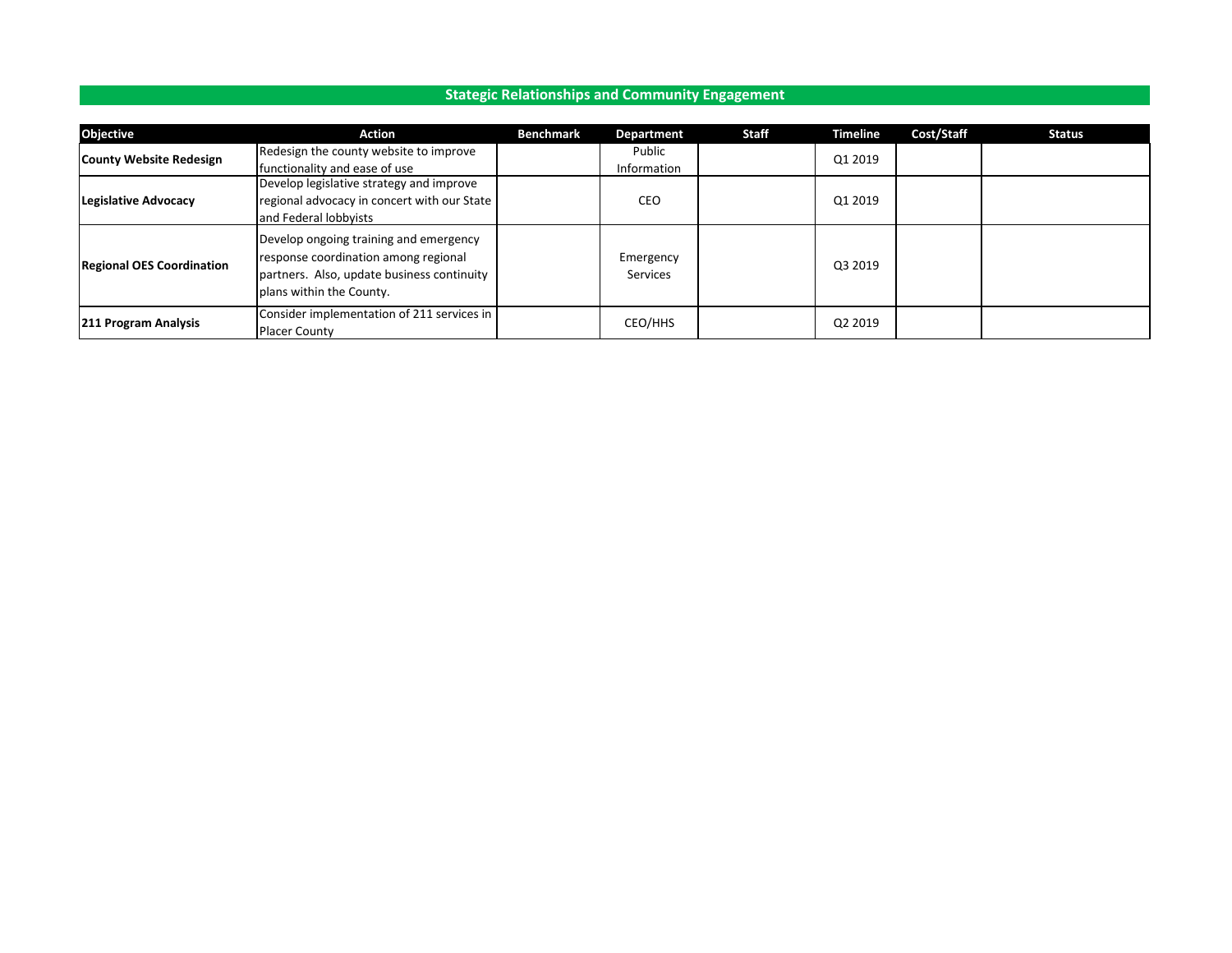| <b>Achievable Housing</b>                                                                                                 |                                                                                                                                                                         |                  |                        |              |                 |            |               |  |  |  |  |
|---------------------------------------------------------------------------------------------------------------------------|-------------------------------------------------------------------------------------------------------------------------------------------------------------------------|------------------|------------------------|--------------|-----------------|------------|---------------|--|--|--|--|
|                                                                                                                           |                                                                                                                                                                         |                  |                        |              |                 |            |               |  |  |  |  |
| Objective                                                                                                                 | <b>Action</b>                                                                                                                                                           | <b>Benchmark</b> | <b>Department</b>      | <b>Staff</b> | <b>Timeline</b> | Cost/Staff | <b>Status</b> |  |  |  |  |
| Implementation of                                                                                                         | Prepare a work plan for action items to                                                                                                                                 |                  |                        |              |                 |            |               |  |  |  |  |
| FY2018-19 Housing                                                                                                         | address housing related needs in the                                                                                                                                    |                  | CEO                    |              | Q4 2019         |            |               |  |  |  |  |
| <b>Work Plan</b>                                                                                                          | County.                                                                                                                                                                 |                  |                        |              |                 |            |               |  |  |  |  |
|                                                                                                                           | Initiate EIR to update county code and                                                                                                                                  |                  |                        |              |                 |            |               |  |  |  |  |
| <b>Code and Zoning</b>                                                                                                    | zoning in order to facilitate                                                                                                                                           |                  | <b>CDRA</b>            |              | Q3 2019         |            |               |  |  |  |  |
| <b>Updates</b>                                                                                                            | development of affordable housing                                                                                                                                       |                  |                        |              |                 |            |               |  |  |  |  |
| <b>Placer County</b>                                                                                                      | PCGC Master Plan EIR to include                                                                                                                                         |                  |                        |              |                 |            |               |  |  |  |  |
| <b>Government Center EIR</b>                                                                                              | specific plan for proposed 58 unit                                                                                                                                      |                  | DPWF/CDRA              |              | Q3 2019         |            |               |  |  |  |  |
| <b>Process</b>                                                                                                            | workforce housing project                                                                                                                                               |                  |                        |              |                 |            |               |  |  |  |  |
| <b>Housing In-Lieu Fee</b>                                                                                                | Possible action to utilize completed<br>nexus studies to create an in lieu fee<br>for eastern and western Placer County                                                 |                  | <b>CDRA</b>            |              | Q2 2019         |            |               |  |  |  |  |
| <b>Initiate Housing</b><br>Element                                                                                        | Initiate work to update required 2021<br><b>Housing Element</b>                                                                                                         |                  | <b>CDRA</b>            |              | Q3 2019         |            |               |  |  |  |  |
| <b>Tiny House on Wheels</b><br><b>Ordinance</b>                                                                           | Create ordinance to allow for tiny<br>houses on wheels in multi-family<br>zoning designated areas                                                                       |                  | <b>CDRA</b>            |              | Q2 2019         |            |               |  |  |  |  |
| <b>Affordable Housing</b><br><b>Financing and</b><br><b>Investment Strategy</b>                                           | Develop strategy that identifies existing<br>and new local, state and federal<br>sources to assist in developing<br>additional affordable housing to meet<br>RHNA goals |                  | CDRA/CEO               |              | Q4 2019         |            |               |  |  |  |  |
| <b>Nahas Property</b><br><b>Acquisition</b>                                                                               | Undertake diligence to purchase and<br>develop 11.4 acre site east of Tahoe<br>City for "achievable" housing                                                            |                  | <b>CDHA/Facilities</b> |              | Q2 2019         |            |               |  |  |  |  |
| <b>Work with Legislative</b><br><b>Advocates to Secure</b><br><b>Fair Share Funding and</b><br><b>Explore RDA options</b> |                                                                                                                                                                         |                  | <b>CDRA</b>            |              | Q2 2019         |            |               |  |  |  |  |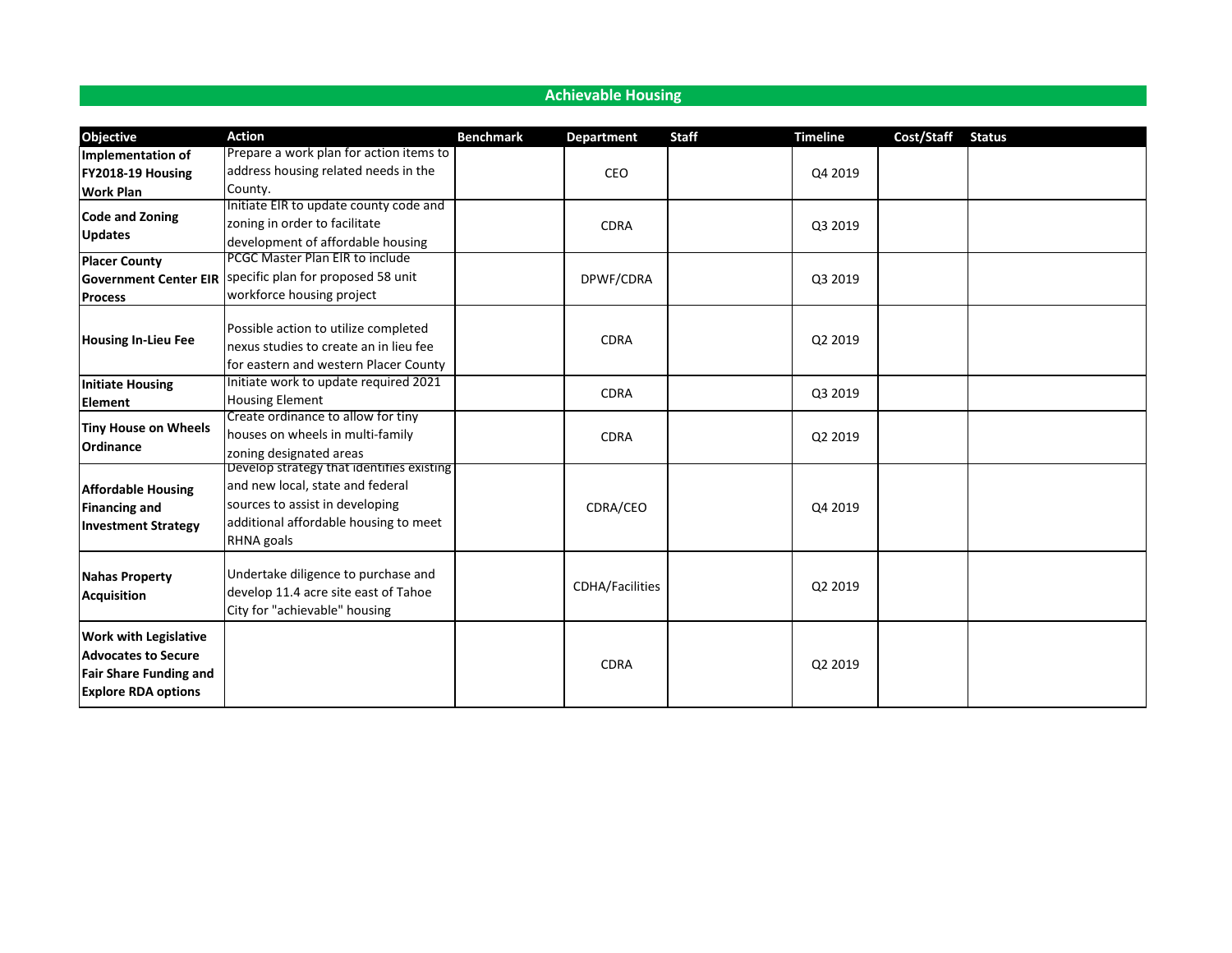### **Collaborative Health and Human Services**

| <b>Objective</b>                        | <b>Action</b>                                                                                                                        | <b>Benchmark</b> | Department | Staff | <b>Timeline</b> | Cost/Staff | <b>Status</b> |
|-----------------------------------------|--------------------------------------------------------------------------------------------------------------------------------------|------------------|------------|-------|-----------------|------------|---------------|
| <b>Homelessness - Whole Person Care</b> | Monitor shelter capacity, camping<br>ordinances, private/public housing<br>purchases                                                 |                  | <b>HHS</b> |       | Q2 2020         |            |               |
| <b>Drug Medi-Cal Expansion</b>          | Implement expanded Drug Medi-Cal<br>treatment services                                                                               |                  | <b>HHS</b> |       | Q4 2019         |            |               |
| <b>CSOC - Continuum of Care Reform</b>  | Implement reforms including Resource<br>Family Assistance, Children and Family<br>Teams, increased emergency foster<br>care capacity |                  | <b>HHS</b> |       | Q4 2020         |            |               |
| <b>Expanded Mental Health Access</b>    | Review service delivery and timelines<br>to decrease time required to first<br>access of services                                    |                  | <b>HHS</b> |       | Q3 2019         |            |               |
| <b>Expand Pet Licensure</b>             | Increase percentage of domestic pets<br>licensed in Placer County                                                                    |                  | <b>HHS</b> |       | Q4 2019         |            |               |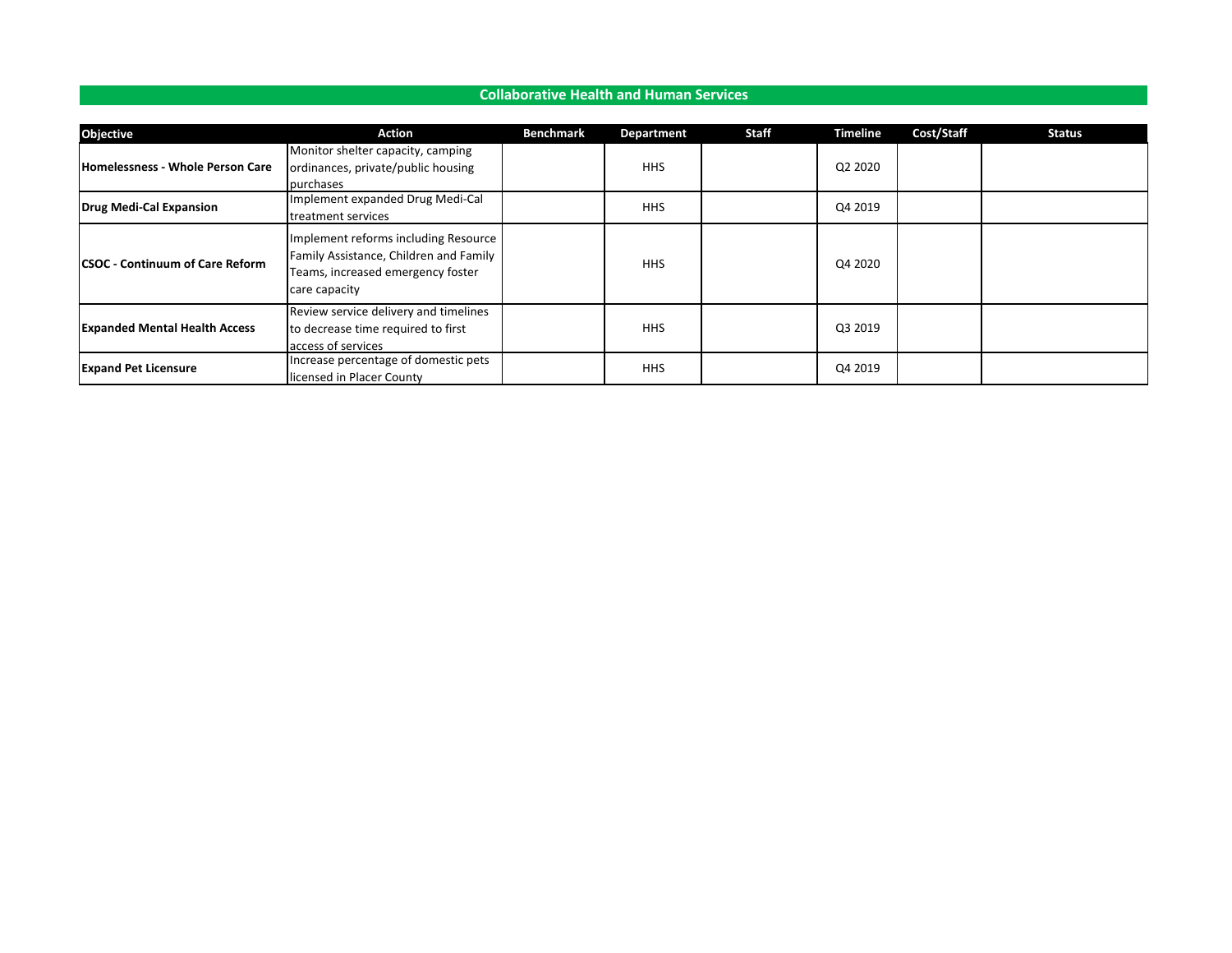#### **Public Infrastructure and Amenities**

| <b>Objective</b>                                                            | Action                            | <b>Benchmark</b> | Department        | Staff | Timeline | Cost/Staff Status |  |
|-----------------------------------------------------------------------------|-----------------------------------|------------------|-------------------|-------|----------|-------------------|--|
| <b>Parks and Tails Master Plan</b>                                          | Adopt and begin implementation    |                  | <b>PW</b>         |       | Q1 2019  |                   |  |
| <b>Placer Parkway Phase 1</b>                                               | Adopt funding agreement and begin |                  | CEO               |       | Q2 2019  |                   |  |
|                                                                             | implementation                    |                  |                   |       |          |                   |  |
| Placer County Government Center Master Adopt and begin implementation       |                                   |                  | <b>Facilities</b> |       | Q2 2019  |                   |  |
| <b>Plan</b>                                                                 |                                   |                  |                   |       |          |                   |  |
| Updated Facility Capital Improvement PlanUpdate FY 2019-2020 Facilities CIP |                                   |                  | <b>Facilities</b> |       | Q2 2019  |                   |  |
| Library Strategic Plan                                                      | Adopt and begin implementation    |                  | Library           |       | Q3 2019  |                   |  |
| Tourism Master Plan                                                         | Review and update 2015 document   |                  | CEO               |       | Q4 2018  |                   |  |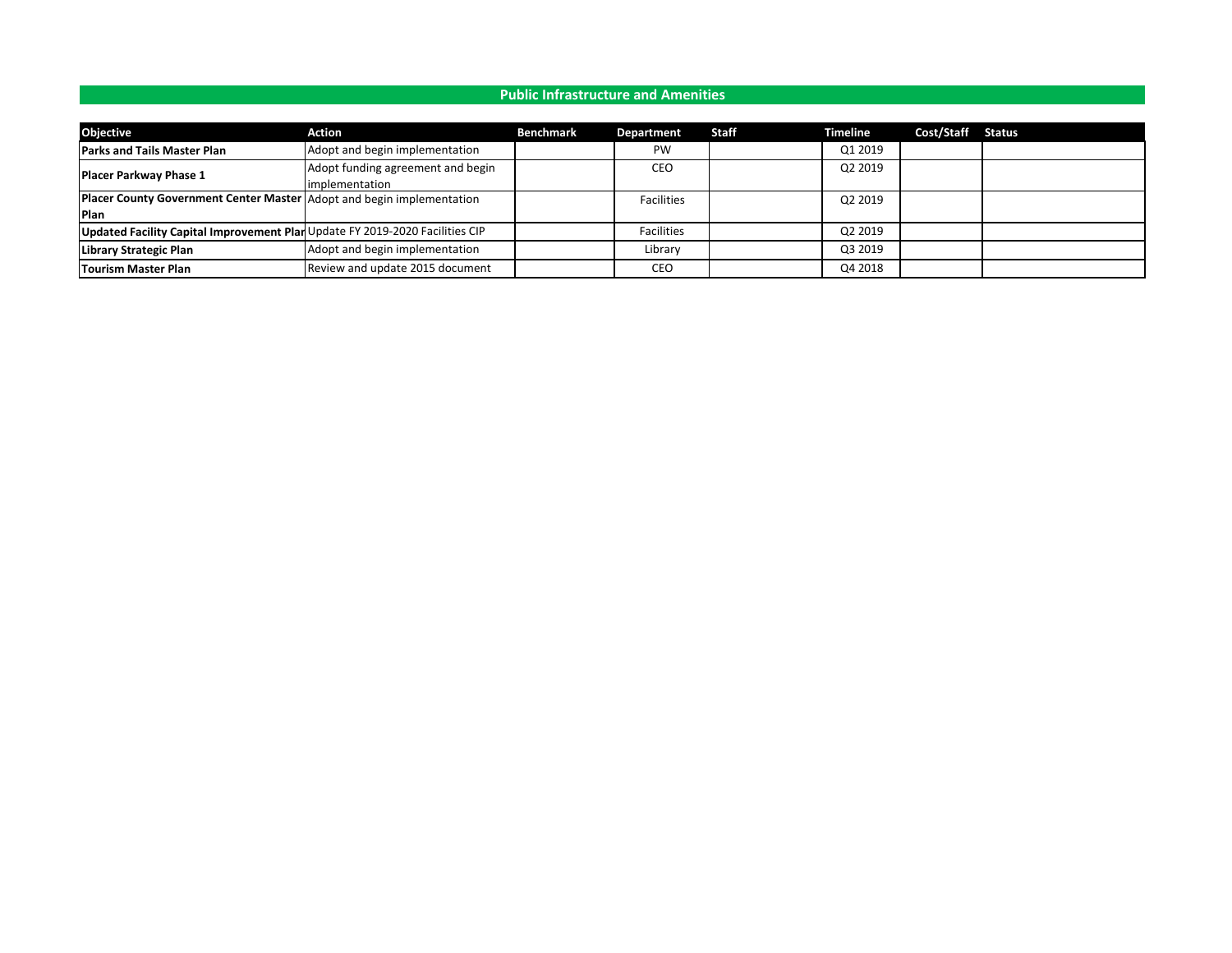| Objective                                                                | <b>Action</b>                                                                                                                                                                                    | <b>Benchmark</b> | <b>Department</b>       | <b>Staff</b> | <b>Timeline</b> | Cost/Staff | <b>Status</b> |
|--------------------------------------------------------------------------|--------------------------------------------------------------------------------------------------------------------------------------------------------------------------------------------------|------------------|-------------------------|--------------|-----------------|------------|---------------|
| Sell/Facilitate<br><b>Development of former</b><br><b>RDA</b> properties | Sell former RDA properties to eliminate blight and<br>facilitate desired infill development                                                                                                      |                  | <b>Facilities</b>       |              | Ongoing         |            |               |
| <b>Business Resource</b><br><b>Center</b>                                | Hold 50 Small Business Workshops, 480 Hours of<br>Advising Appointments, 15 Hiring Events, and<br>create a flyer for Navigating County Permit Process                                            |                  | Economic<br>Development |              | Q4 2019         |            |               |
| <b>Business Retention and</b><br><b>Expansion</b>                        | Implement formal Work Program with BAN for<br>Business: Hiring Assistance, Layoff Aversion, and<br><b>Retention Services</b>                                                                     |                  | <b>Human Services</b>   |              | Q4 2019         |            |               |
| <b>Business Attraction</b>                                               | Respond to Requests for Information opportunities<br>in partnership with Greater Sacramento Economic<br>Council                                                                                  |                  | Economic<br>Development |              | Q4 2019         |            |               |
| <b>Small Business support</b><br><b>contracts and services</b>           | Contract with business associations to build small<br>business capacity, training, and link Rocklin SBDC<br>sessions to Tahoe video link to expand footprint                                     |                  | Economic<br>Development |              | Q1 2019         |            |               |
| <b>Implement Tourism</b><br><b>Master Plan</b>                           | Contract with NLTRA for marketing, expend \$2.4<br>million on capital projects based on CAP committee<br>recommendations and \$3 million to operate transit<br>service in eastern Placer County  |                  | CEO                     |              | Ongoing         |            |               |
| Analyze a Tahoe<br><b>Business Improvement</b><br><b>District</b>        | Undertake analysis in partnership with private<br>sector stakeholders to consider a funding<br>mechanism to support transportation, capital<br>projects, housing and marketing in eastern Placer |                  | CEO                     |              | Q4 2019         |            |               |
| <b>Tahoe Basin Town</b><br><b>Center Initiatives</b>                     | Incentivize new and infill development to facilitate<br>economic return to community and county                                                                                                  |                  | CEO                     |              | Ongoing         |            |               |

### **Outcome-focused Economic Development**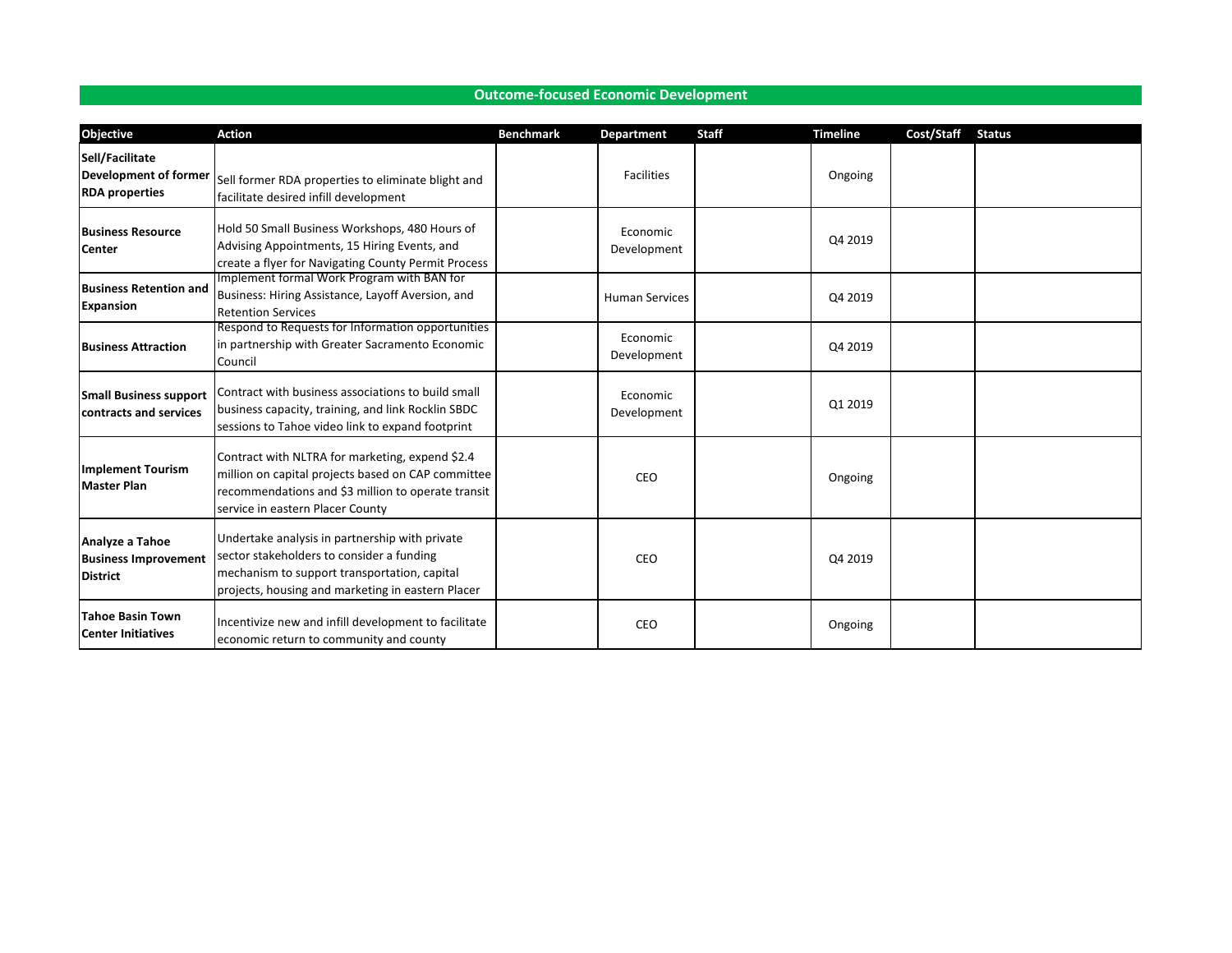## **Financial Planning**

| <b>Objective</b>                                          | <b>Action</b>                                                          | <b>Benchmark</b> | <b>Department</b> | <b>Staff</b> | <b>Timeline</b> | Cost/Staff | <b>Status</b> |
|-----------------------------------------------------------|------------------------------------------------------------------------|------------------|-------------------|--------------|-----------------|------------|---------------|
| <b>Countywide Capital Improvement Plan Implementation</b> | Develop a capital improvement plan<br>that includes all capital assets |                  | CEO               |              | Q2 2019         |            |               |
|                                                           |                                                                        |                  |                   |              |                 |            |               |
|                                                           | Combine existing policies to address                                   |                  | CEO               |              | Q2 2019         |            |               |
|                                                           | target funding levels of OPEB and PARS                                 |                  |                   |              |                 |            |               |
| <b>Revise Pension/OPEB Policy</b>                         | trusts, including expected date of initial                             |                  |                   |              |                 |            |               |
|                                                           | disbursements.                                                         |                  |                   |              |                 |            |               |
|                                                           | Identify and address structural deficits.                              |                  | CEO               |              | Q2 2019         |            |               |
| <b>Fund Trend Analysis</b>                                | Reduce budget to actual variance.                                      |                  |                   |              |                 |            |               |
|                                                           | Review and potentially revise required                                 |                  | CEO               |              | Q1 2019         |            |               |
| <b>Review Reserve Levels</b>                              | reserve funding for General Fund and                                   |                  |                   |              |                 |            |               |
|                                                           | other major funds.                                                     |                  |                   |              |                 |            |               |
|                                                           | Develop strategy that identifies                                       |                  | <b>CDRA</b>       |              | Q2 2019         |            |               |
|                                                           | existing, as well as new local, state and                              |                  |                   |              |                 |            |               |
| Affordable Housing Financing and Investment Strategy      | federal sources to assist in developing                                |                  |                   |              |                 |            |               |
|                                                           | additional affordable housing to meet                                  |                  |                   |              |                 |            |               |
|                                                           | RHNA goals                                                             |                  |                   |              |                 |            |               |
|                                                           | Assess revenue opportunities to fully                                  |                  | CEO               |              | Q2 2019         |            |               |
|                                                           | and expeditiously implement the                                        |                  |                   |              |                 |            |               |
| <b>Eastern Placer County Tourism Finance Strategy</b>     | Tourism Master Plan, including capital                                 |                  |                   |              |                 |            |               |
|                                                           | projects, transportation, marketing and                                |                  |                   |              |                 |            |               |
|                                                           | maintenance                                                            |                  |                   |              |                 |            |               |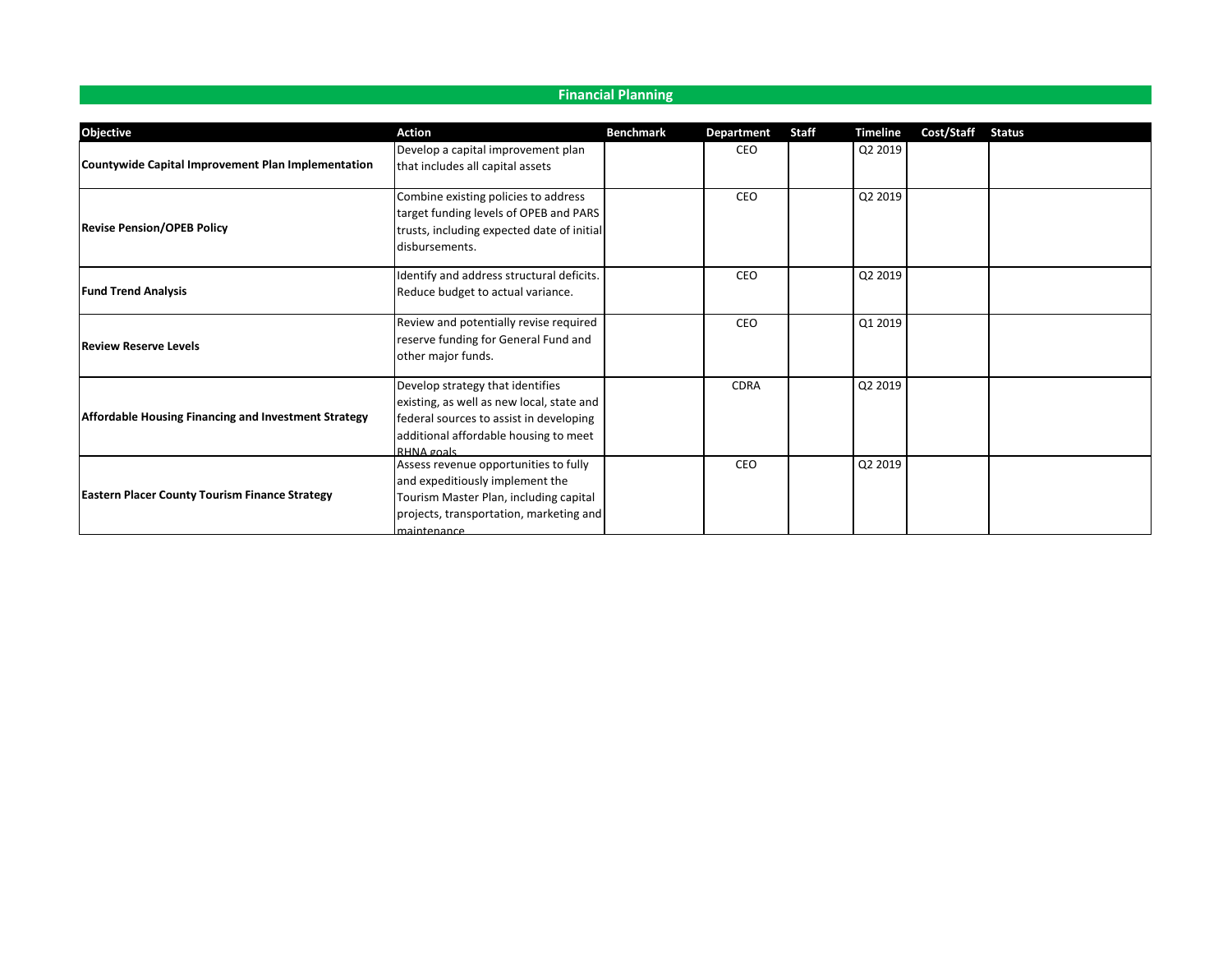# **Comprehensive Public Safety Services**

| <b>Objective</b>                             | <b>Action</b>                             | <b>Benchmark</b> | Department               | Staff | <b>Timeline</b> | Cost/Staff | <b>Status</b> |
|----------------------------------------------|-------------------------------------------|------------------|--------------------------|-------|-----------------|------------|---------------|
| <b>Fire Services Sustainability</b>          | Review standards of cover. Evaluate       |                  | CEO                      |       | Q3 2019         |            |               |
|                                              | current cost of service and develop       |                  |                          |       |                 |            |               |
|                                              | sustainable funding strategy and          |                  |                          |       |                 |            |               |
|                                              | governance model.                         |                  |                          |       |                 |            |               |
| <b>Body-Worn Cameras</b>                     | Develop comprehensive body-worn           |                  | Sheriff's Office         |       | Q3 2019         |            |               |
|                                              | camera program                            |                  |                          |       |                 |            |               |
| Auburn Jail Retrofit/Program Planning        | Initiate RFP and retrofit of the Auburn   |                  | <b>Facility Services</b> |       | Q4 2019         |            |               |
|                                              | jail to include ADA compliance issues     |                  |                          |       |                 |            |               |
|                                              | and other capacity issues                 |                  |                          |       |                 |            |               |
| <b>South Placer Acute Mental Health Unit</b> | Initiate facility construction and mental |                  | Sheriff Office           |       | Q2 2021         |            |               |
|                                              | health program design SB863               |                  |                          |       |                 |            |               |
| Implement New Public Safety Laws             | Implement bail reform, mental health      |                  | SO/Probation             |       | 2019            |            |               |
|                                              | diversion, pre-trial service expansion    |                  | /DA                      |       |                 |            |               |
| Addition of 120-medium security beds         | SB 864                                    |                  | <b>Facility Services</b> |       | Q4 2021         |            |               |
| <b>Construction of Coroner Facility</b>      | Construction/transition to new facility   |                  | <b>Facility Services</b> |       | Q3 2020         |            |               |
| <b>Burton Creek Substation</b>               | Assess sub-station facility condition     |                  | CEO                      |       | Q1 2019         |            |               |
|                                              | and potential options                     |                  |                          |       |                 |            |               |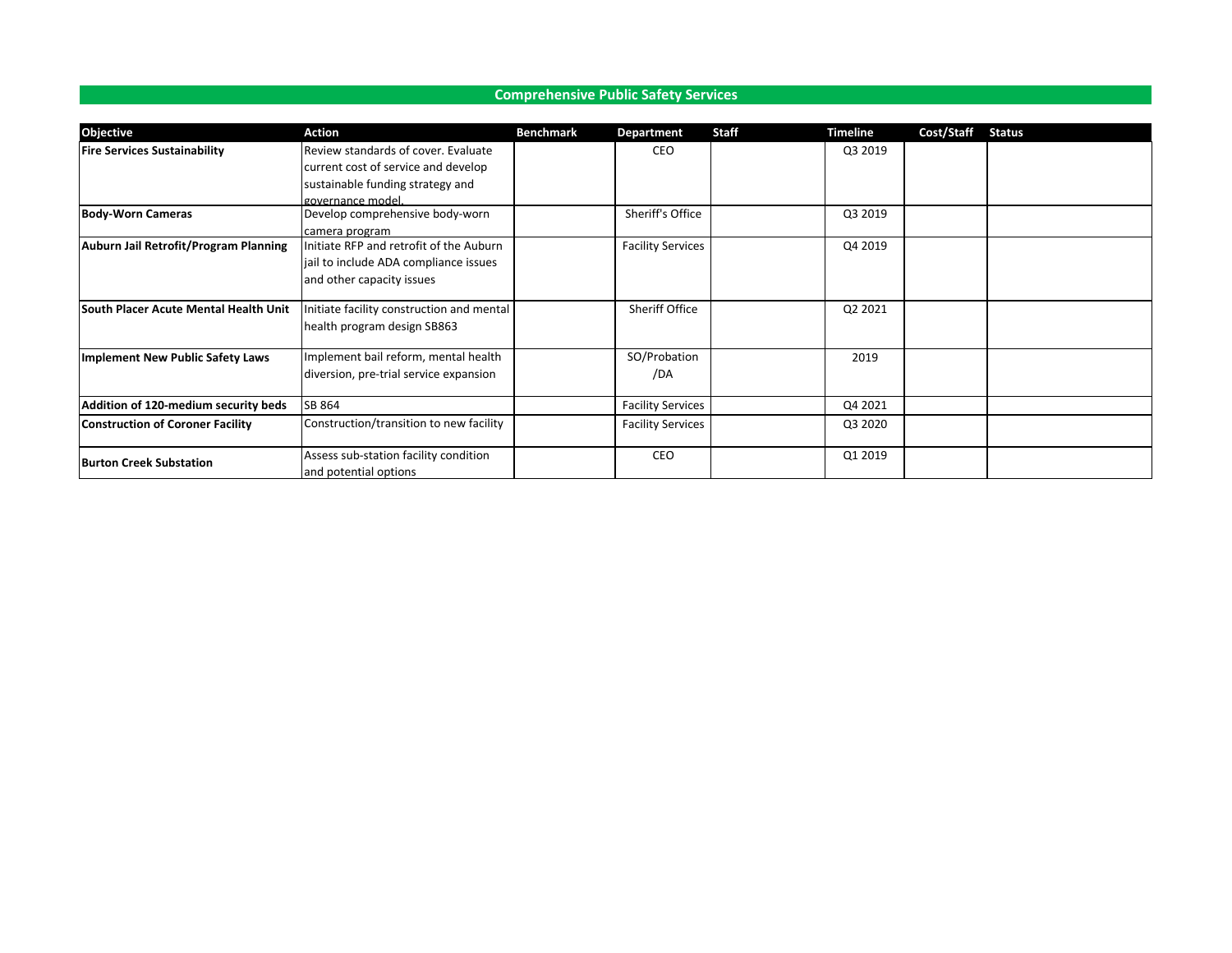| <b>Objective</b>                                                         | Action                                   | <b>Benchmark</b> | <b>Department</b> | Staff | <b>Timeline</b>                          | Cost/Staff | <b>Status</b> |
|--------------------------------------------------------------------------|------------------------------------------|------------------|-------------------|-------|------------------------------------------|------------|---------------|
|                                                                          | Implement stabilization plan for Phase I |                  | Auditor           |       | 2019                                     |            |               |
| <b>Workday Implementation</b>                                            | prior to Phase II go-live.               |                  |                   |       | Q1 2019<br>Q1 2019<br>Q4 2019<br>Q4 2019 |            |               |
|                                                                          | Evaluate whether existing software       |                  | CEO               |       |                                          |            |               |
| <b>Automated Agenda Processing</b>                                       | applications meet business               |                  |                   |       |                                          |            |               |
|                                                                          | requirements; implement or initiate      |                  |                   |       |                                          |            |               |
|                                                                          | <b>RFP</b>                               |                  |                   |       |                                          |            |               |
| <b>Employee Training System</b>                                          | Implement Cornerstone learning and       |                  | <b>HR</b>         |       |                                          |            |               |
|                                                                          | development software.                    |                  |                   |       |                                          |            |               |
|                                                                          | Share offender data among criminal       |                  | CEO               |       |                                          |            |               |
| Criminal Justice Data Sharing System justice partners within the county. |                                          |                  |                   |       |                                          |            |               |
|                                                                          |                                          |                  |                   |       |                                          |            |               |
|                                                                          | Implement Microsoft 365 suite.           |                  | IT                |       |                                          |            |               |
| <b>Cloud Technologies</b>                                                | Identify other cloud-based service       |                  |                   |       |                                          |            |               |
|                                                                          | options with lower overall cost of       |                  |                   |       |                                          |            |               |
|                                                                          | ownership and improved service.          |                  |                   |       |                                          |            |               |

**Innovative, Implementation-focused County Services**